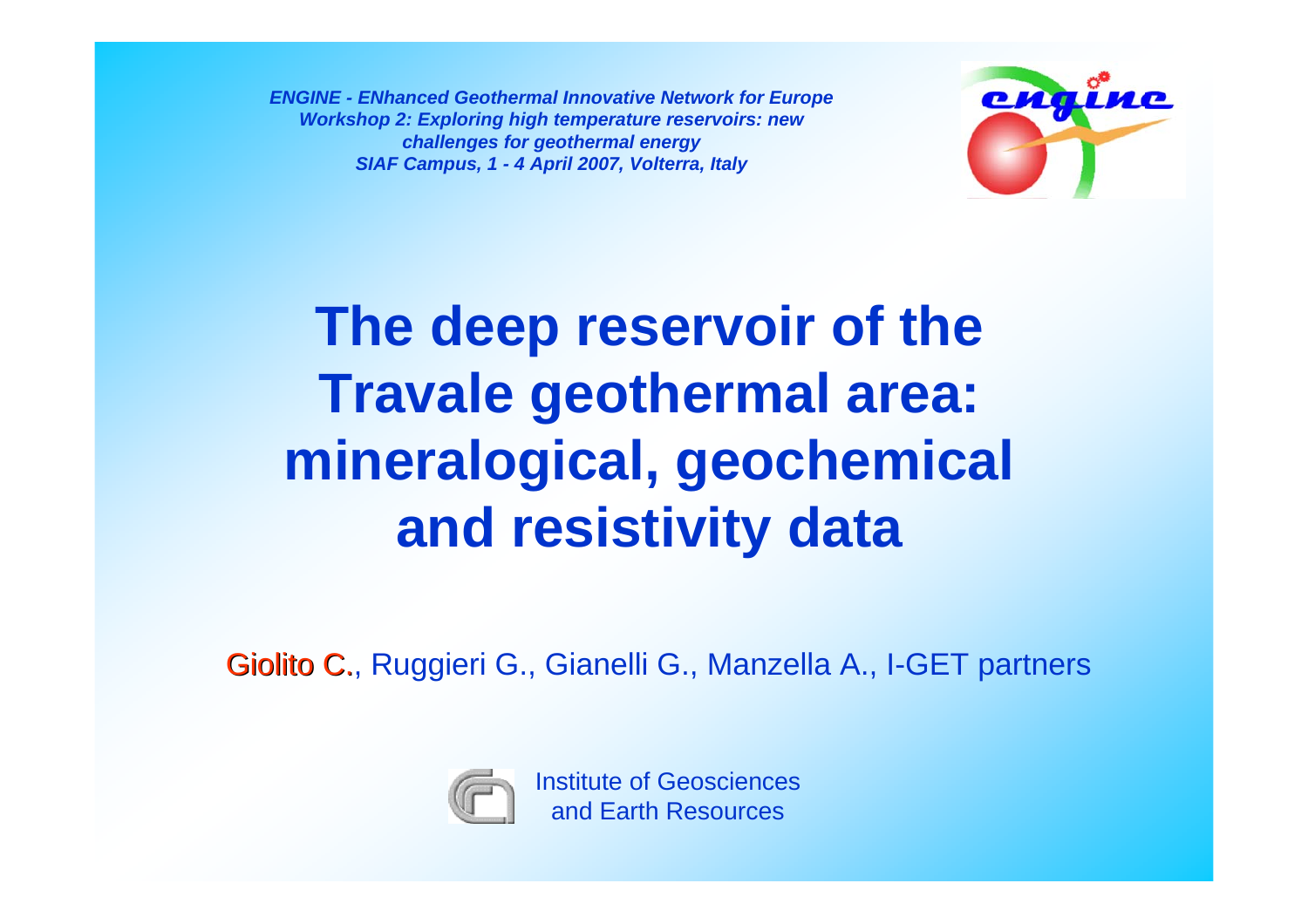## **Explain the anomalies in resistivity values Explain the anomalies in resistivity values observed in the deep reservoir of the Travale area of the Travale area**

•**the lithology and the alteration affecting the reservoir rocks**

•**the physico-chemical characteristics of the fluids**

•**their distribution and evolution with time**